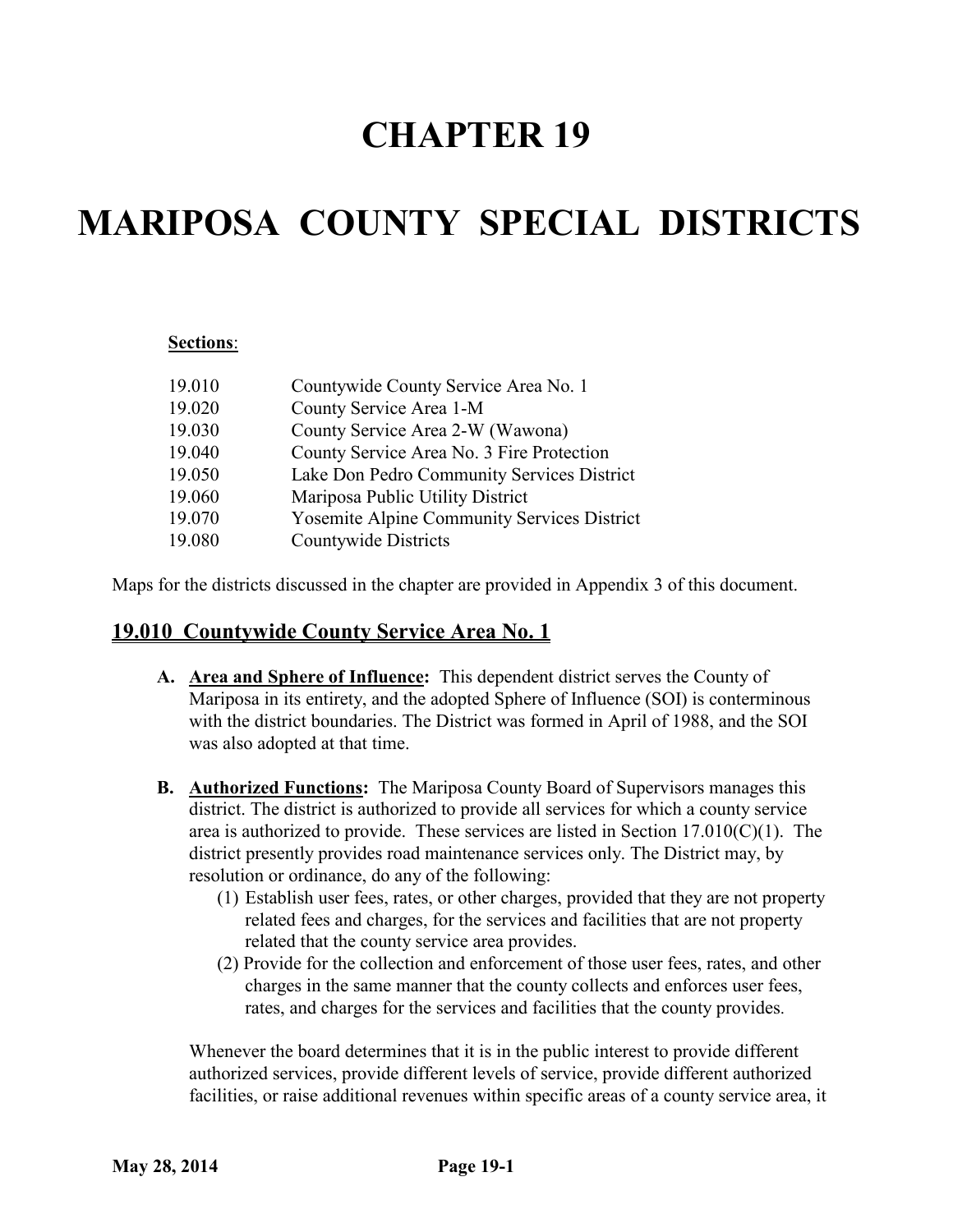may form one or more zones, generally referred to as "zones of benefit" to provide these services or facilities.

The Board may also levy benefit assessments to finance facilities consistent with the requirements of Article XII D of the California Constitution including, but not limited to benefit assessments levied pursuant to any of the following:

- (1) The Improvement Act of 1911 (Division 7 (commencing with Section 5000) of the Streets and Highways Code).
- (2) The Improvement Bond Act of 1915 (Division 10 (commencing with Section 8500) of the Streets and Highways Code).
- (3) The Municipal Improvement Act of 1913 (Division 12 (commencing with Section 10000) of the Streets and Highways Code).
- **C. Zones of Benefit:** Since the creation of Countywide Service Area No. 1, several ZOBs have been created within the service area boundary. While Service Area No. 1 is itself subject to LAFCo regulations, the individual ZOBs created by the County within Service Area No. 1 are not subject to LAFCo regulations. Maps for the zones of benefit are included in Appendix 4 of this document.

#### **D. Policy:**

- 1. State law mandates that a municipal service review must be prepared prior to, or concurrently with, any proposed changes to a district's sphere of influence. A municipal service review has not been prepared for County Services Area No. 1.
- 2. In adopting the sphere of influence for the district in 1988, the Commission established LAFCo policies and recommended future reorganization actions. These include, but are not limited to, the following:
	- (a) The Board of Supervisors should evaluate the appropriateness of existing dependent districts reorganizing and becoming zones of benefit with Countywide County Service Area No. 1.
	- (b) The Board of Supervisors should support formation of subsequent zones of benefit in order to provide needed services with a minimum amount of administrative overhead and delay.
- 3. Commission policy requires that a sphere of influence be updated every five (5) years as necessary, and LAFCo should consider a review and possible update to the district sphere of influence if circumstances require it. An analysis of the sphere of influence could be undertaken in the near future to delineate the relationship between Countywide County Service Area No. 1 and the other dependent districts in the County. Any such analysis should evaluate the appropriateness of reorganizing the existing dependent districts and providing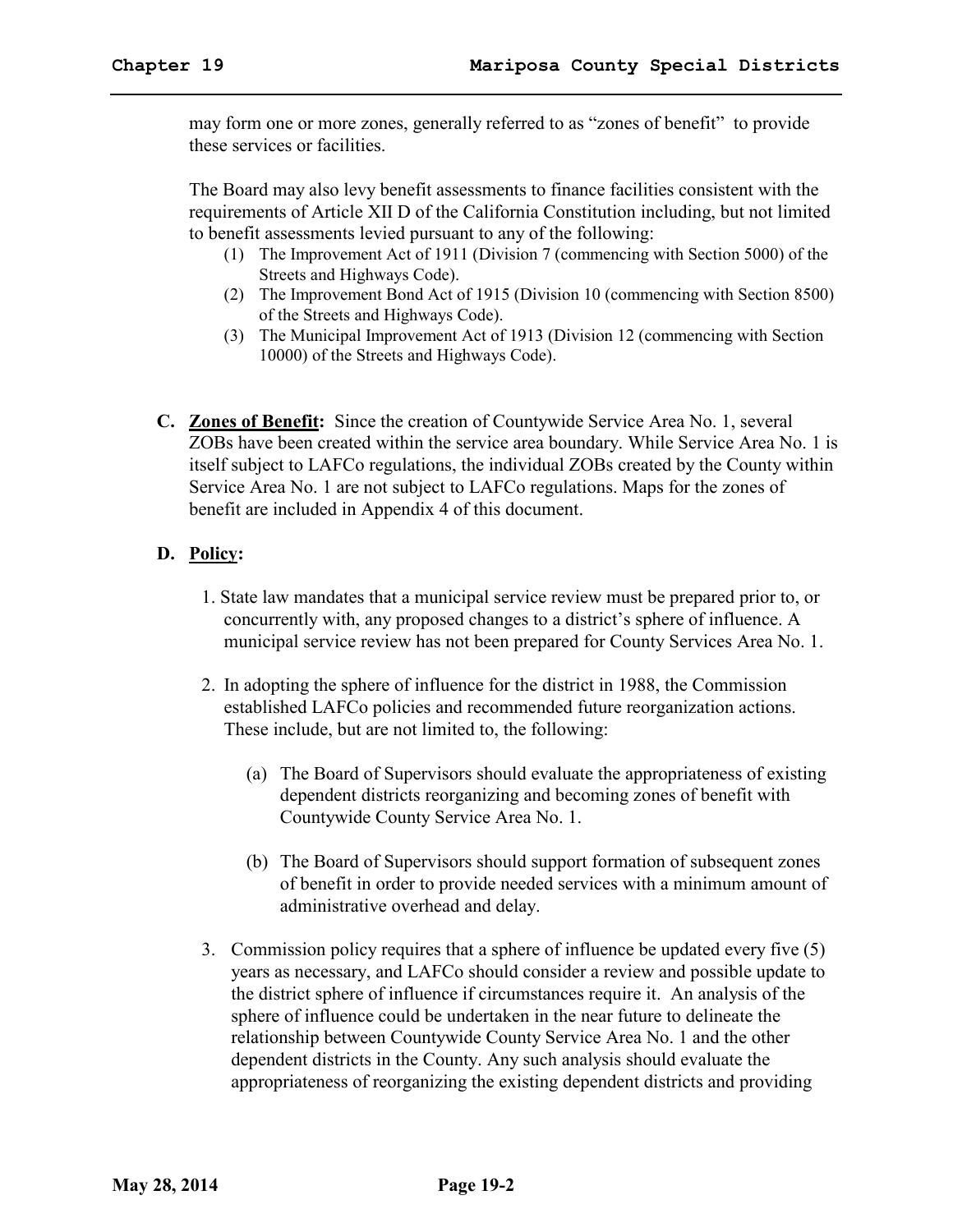their services through a zone of benefit within Countywide County Service Area No. 1.

4. Until a municipal service review is prepared, the sphere of influence cannot be updated, if necessary. Any sphere of influence policy for the district which conflicts with these policies, procedures, and standards shall be null and void. The Commission should consider having an MSR prepared for the CSA.

## **19.020 County Service Area 1-M**

**A. Area and Sphere of Influence:** This dependent district consists of three (3) noncontiguous areas--Lake Don Pedro which serves the Lake Don Pedro subdivision in Mariposa County, Coulterville Sewer and Water which serves most of the Coulterville TPA, and Mariposa Pines which serves Unit 1A of the Mariposa Pines subdivision and adjacent areas to the west.

 County Service Area 1-M was created in July of 1969 to provide sewer services for Unit 2-M of the Lake Don Pedro Subdivision. In January of 1970 the Coulterville Sewer District No. 1 was annexed to the district. In January of 1971 Unit 1A of the Mariposa Pines subdivision was annexed to the district. A sphere of influence has not been adopted for the district or its individual areas.

 A Municipal Services Review (MSR) was prepared in May of 2008 that included the three non-contiguous areas. The MSR also recommended that a sphere of influence be adopted for the district.

- **B. Authorized Functions:** The district is authorized to provide all services for which a county service area is authorized to provide. These services are listed in Section  $17.010(C)(1)$ . The following services are presently provided--wastewater treatment to an area surrounding the Lake Don Pedro golf course, water service and wastewater treatment to the community of Coulterville, and wastewater treatment to Unit 1A of the Mariposa Pines subdivision.
- **C. Policy:** The Reorganization Act requires the Commission to adopt a sphere of influence for every district under its jurisdiction. A SOI has not yet been adopted for the district. Sphere of influence plan(s) or special study(ies) should be prepared for the district as soon as possible to establish clear policy and recommend future change of organization or reorganization actions for the district.

 The County may want to consider abandoning CSA No.1-M and establishing a zone of benefit for these services under CSANo.1. This would eliminate the need for an MSR and the adoption of an SOI.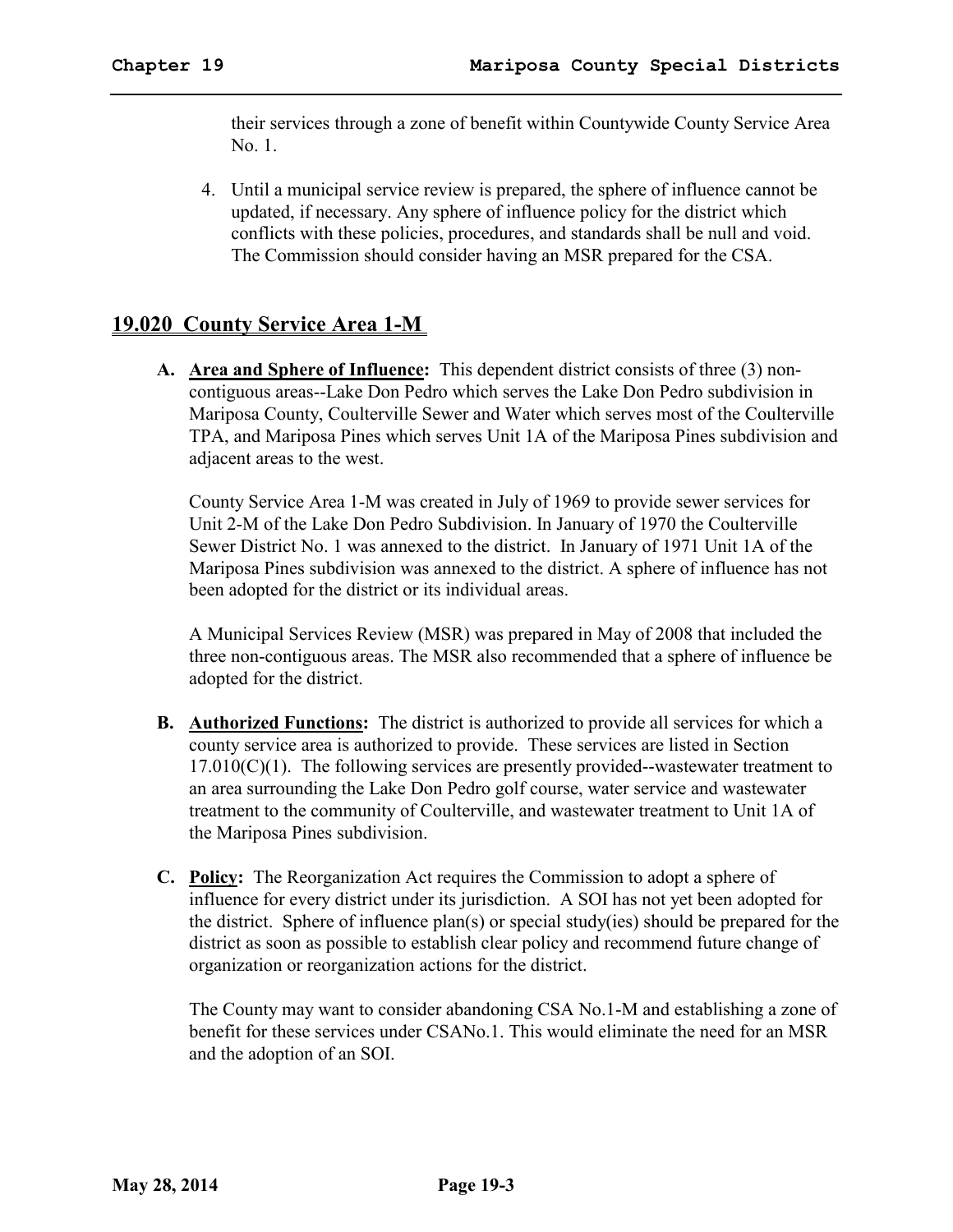## **19.030 County Service Area 2-W (Wawona)**

- **A. Area and Sphere of Influence:** This dependent district serves the Wawona Town Planning Area in its entirety. The County Service Area 2-W was created in August of 1972. The sphere of influence was adopted in 1988 and is conterminous with the existing district boundaries, also referred to as Section 35 Township 4, Range 21 East.
- **B. Authorized Functions**: The district is authorized to provide all services for which a county service area is authorized to provide. These services are listed in Section  $17.010(C)(1)$ . The district is presently inactive and does not provide any services.

## **C. Policy:**

- 1. State law mandates that a municipal service review must be prepared prior to, or concurrently with, any proposed changes to a district's sphere of influence. A municipal service review has not been prepared for County Services Area 2-W.
- 2. In adopting the sphere of influence for the district in 1988, the Commission recommended that the Board of Supervisors develop a policy that will direct the district's actions in the future, with emphasis that the district should provide services for those demands that are not adequately met by the National Park Service or County.

 A Memorandum of Understanding (MOU) was entered into between the County and the National Park Service in May of 1987. The MOU delineated services to be provided in the Wawona area, commonly referred to as Section 35, for both the County and the National Park Service (NPS). The MOU was approved for twenty years, with an automatic renewal for an additional 20 years if neither party proposed termination. There was no termination proposed in 2007, therefore the MOU is active until May of 2027. The County has provided additional services for pine needle removal. There are also agreements between the County and the NPS for reciprocal fire protection, library services, and the County Sheriff's Office.

- 3. At its formation, the Commission recommended that if a countywide service area was formed, that the district should be studied for dissolving the district and providing services through a zone of benefit. Based upon the County services provided as part of the MOU with the NPS, and the overall relationship regarding the working relationship with Section 35, a zone of benefit within CSANo.1 could be considered if there are unique services that are not provided as part of the MOU, and that can be adequately defined on an annual basis based upon benefits received.
- 4. Commission policy requires a sphere of influence to be updated every five (5) years as necessary. If the Commission were to determine that a sphere of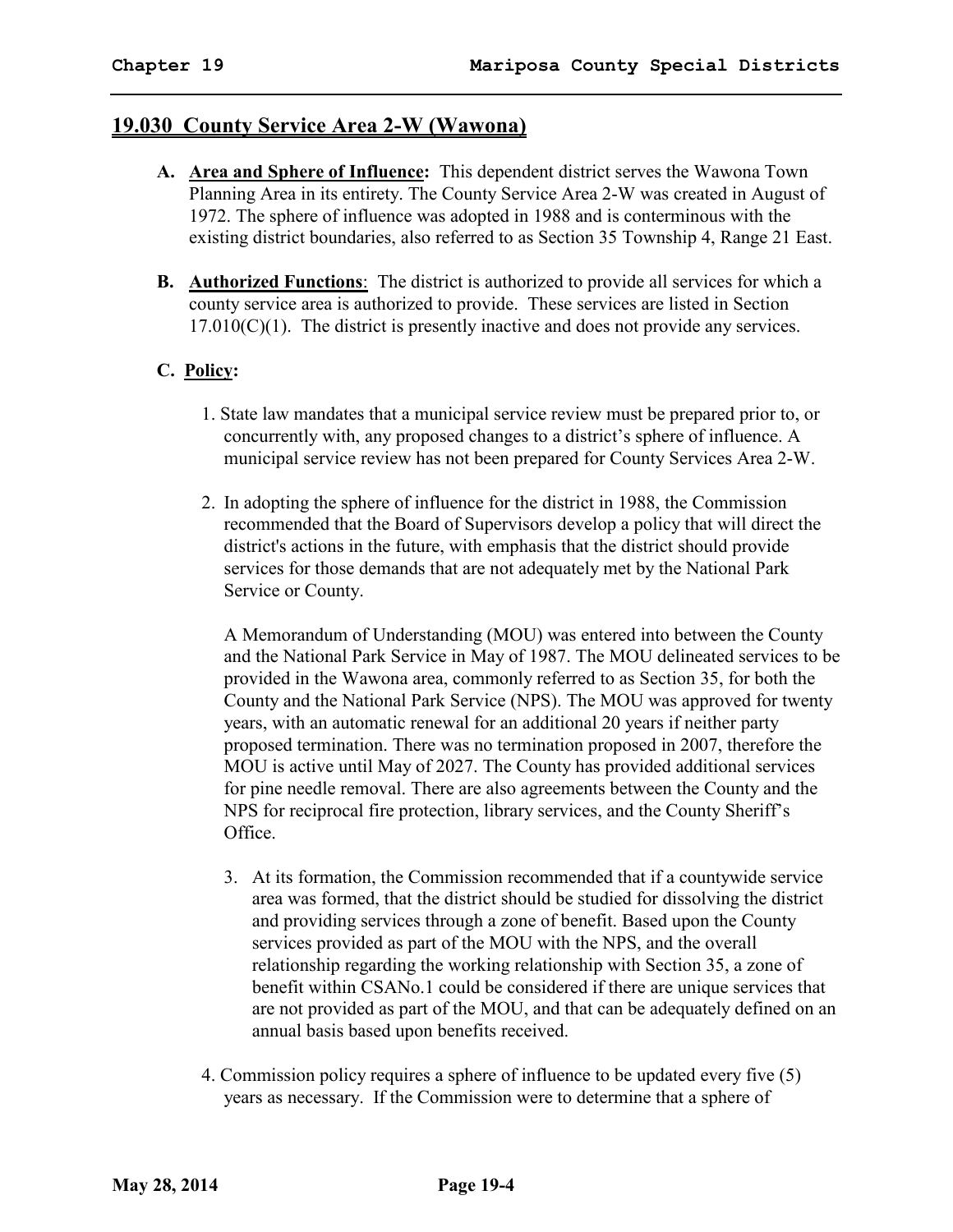influence change is necessary, a municipal services review will need to be completed prior to or concurrently with any changes. When the SOI was adopted, it concluded that the NPS and County are providing adequate services to the district. LAFCo could consider whether other services should be provided to the district. At this time, a review of the SOI is not necessary. If circumstances change with regards to the MOU and the NPS, LAFCo should study the need to update the SOI.

## **19.040 County Service Area No. 3 Fire Protection**

- **A. Area and Sphere of Influence:** This dependent district serves most of Mariposa County with the exception of those properties within the Mariposa Public Utility District. The District was created in May of 2008. The district provides structural fire protection for all properties with structures. A sphere of influence has not adopted for the district.
- **B. Authorized Functions:** The district is authorized to provide structural fire protection services.

#### **C. Policy:**

- 1. State law mandates that a municipal service review must be prepared prior to, or concurrently with, any proposed changes to a district's sphere of influence. A municipal service review has not been prepared for County Services Area No. 3.
- 2. A SOI needs to be established for the district.
- 3. A MSR needs to be prepared for CSA No.3. Until a municipal service review is prepared, the sphere of influence cannot be updated, if necessary.

## **19.050 Lake Don Pedro Community Services District**

- **A. Area and Sphere of Influence:** This independent district serves the Lake Don Pedro subdivision in both Mariposa and Tuolumne counties and some adjacent properties. The sphere of influence generally encompasses the properties between the Don Pedro Reservoir and Lake McClure. The district was formed in 1980, and the SOI was adopted in 1987.
- **B. Authorized Functions:** The district was authorized by the Commission to provide "sewer and water services" to the inhabitants of the district. Specifically, the district is authorized to provide the following services: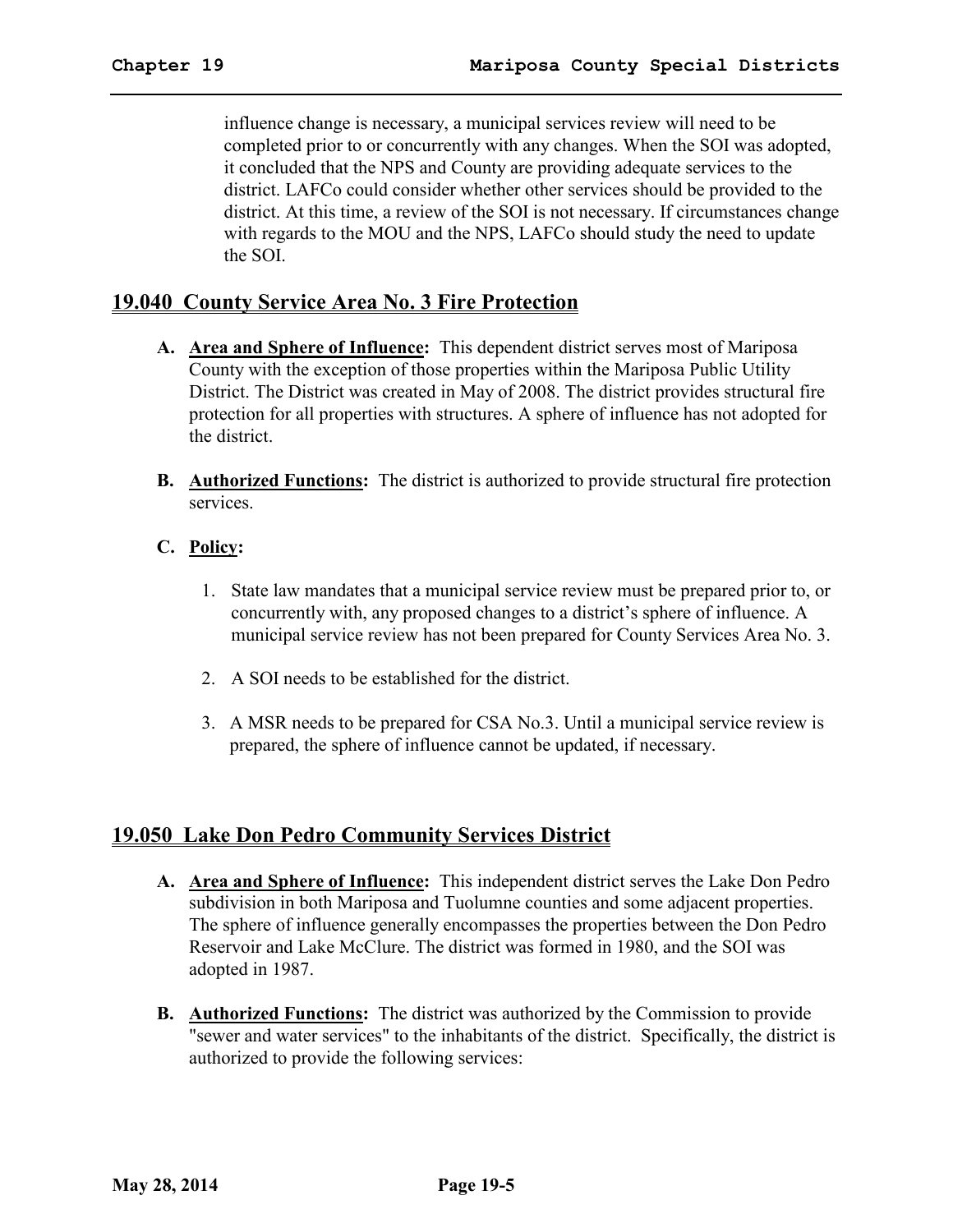- 1. To supply the inhabitants of the district with water for domestic use, irrigation, sanitation, industrial use, fire protection, and recreation.
- 2. The collection, treatment or disposal of sewage, waste and storm water of the district and its inhabitants.

## **C. Policy:**

1. State law mandates that a municipal service review must be prepared prior to, or concurrently with, and proposed changes to a district's sphere of influence. A municipal service review has not been prepared for the Lake Don Pedro Community Services District (LDPCSD).

 In 2008, LAFCo staff did discuss the preparation of a municipal services review with the LDPCSD General Manager, with the intention of hiring a consultant to prepare the municipal service review and possible change to the sphere of influence. A draft request for proposals was prepared and submitted to the General Manager, but was never taken forward. Since that time the district's Board has not taken any action that would indicate that the sphere of influence should be changed.

- 2. Commission policy requires a sphere of influence to be updated every five (5) years as necessary. The current district sphere of influence was adopted in 1987. The sphere of influence cannot be changed until a municipal service review is completed prior to, or concurrently with, any changes.
- 3. At this time, a SOI update is not necessary for the district. Until such time as the district determines that a SOI update is necessary, LAFCo will not modify the SOI or require that a MSR be prepared for the district.
- 4. A MSR will need to be prepared prior to, or concurrently with, any update to the SOI.

## **D. Principal County:**

1. The district is located in both Mariposa and Tuolumne counties, and Mariposa County was designated as the principal county for the formation of the district. The principal county is the county having all or the greater portion of the entire assessed value, as shown on the last equalized assessment roll of the county or counties, of all taxable property within a district. The assessed value of LDPCSD properties for FY 2010-2011 in Tuolumne County was \$127,690,000 and in Mariposa County \$197,400,000. Based on these figures, Mariposa County is the principal county, and with this designation, the Mariposa Local Agency Formation Commission assumed exclusive LAFCo jurisdiction for all proposals involving the district in accordance with Sections 56387 and 56388 of the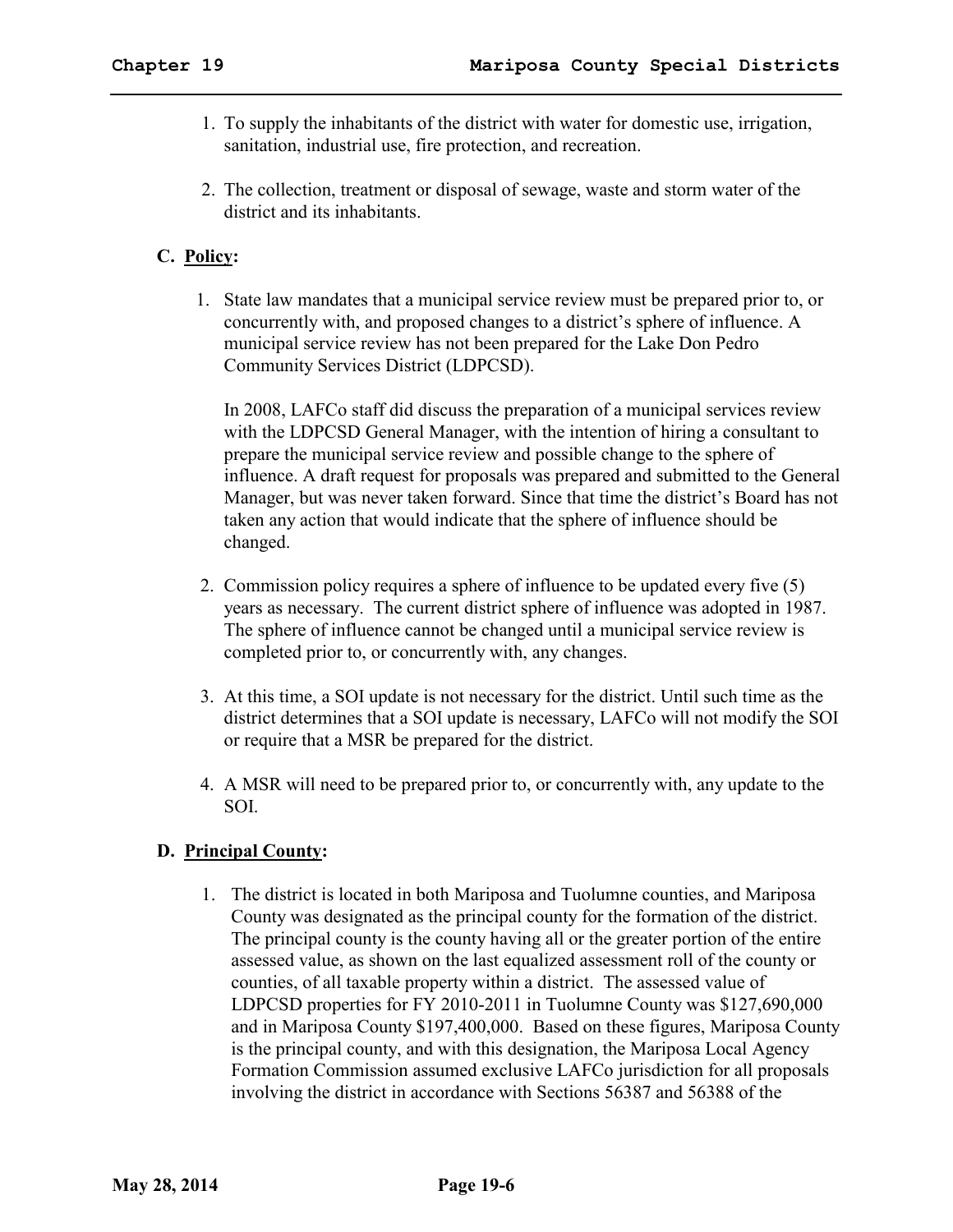Reorganization Act. The assessed value of LDPCSD properties shall be updated periodically to confirm in subsequent years the principal county for LDPCSD matters.

2. For all proposals, including an update to the sphere of influence, which involves territory in Tuolumne County, the Commission shall request formal review of the proposal and a recommendation by the Tuolumne Local Agency Formation Commission. The Commission shall consider the comments and recommendations of the Tuolumne LAFCo in the Commission's consideration of the proposal and make necessary findings to address the Tuolumne LAFCo's comments and recommendations.

## **E. Wastewater Treatment Facilities:**

1. The existing wastewater treatment facilities providing wastewater service to properties within the LDPCSD under County Service Area 1-M (CSA1-M) are outside of the District's boundary and its sphere of influence.

 When CSA1-M was created, the wastewater treatment facilities were within the LDPCSD and the CSA1-M boundaries. Subsequent failure of the facilities required that the facility be constructed on land in close proximity to the old facility and the existing sewer main infrastructure be used for the new wastewater treatment plant. The only property available was outside of the district's boundary and its SOI.

2. While there are no legal mandates that these facilities be within the district's boundary or sphere of influence (SOI), when the boundary or SOI is changed for any other reason, these should both be changed so that the facility is in the boundary and the SOI.

## **F. Transfer of Don Pedro Sewer Zone No. 1:**

1. The following condition of approval was attached by the Commission to the formation of the district:

"A zone of benefit shall be created within the Lake Don Pedro Community Services District ("LDPCSD") with boundaries coextensive with the present boundaries of the County sewer zone. The County shall transfer the assets and liabilities of the sewer zone to the LDPCSD, and the LDPCSD will accept same, subject to an agreement to be negotiated and executed between the County Sewer Zone and the LDPCSD in which the County will agree to subsidize the deficits of the LDPCSD's provision of sewer service within the zone of benefit, not to exceed the extent that such deficits result from the loss of property tax revenue that would have been available were this to remain a County sewer zone not to exceed the current amount of revenue. Such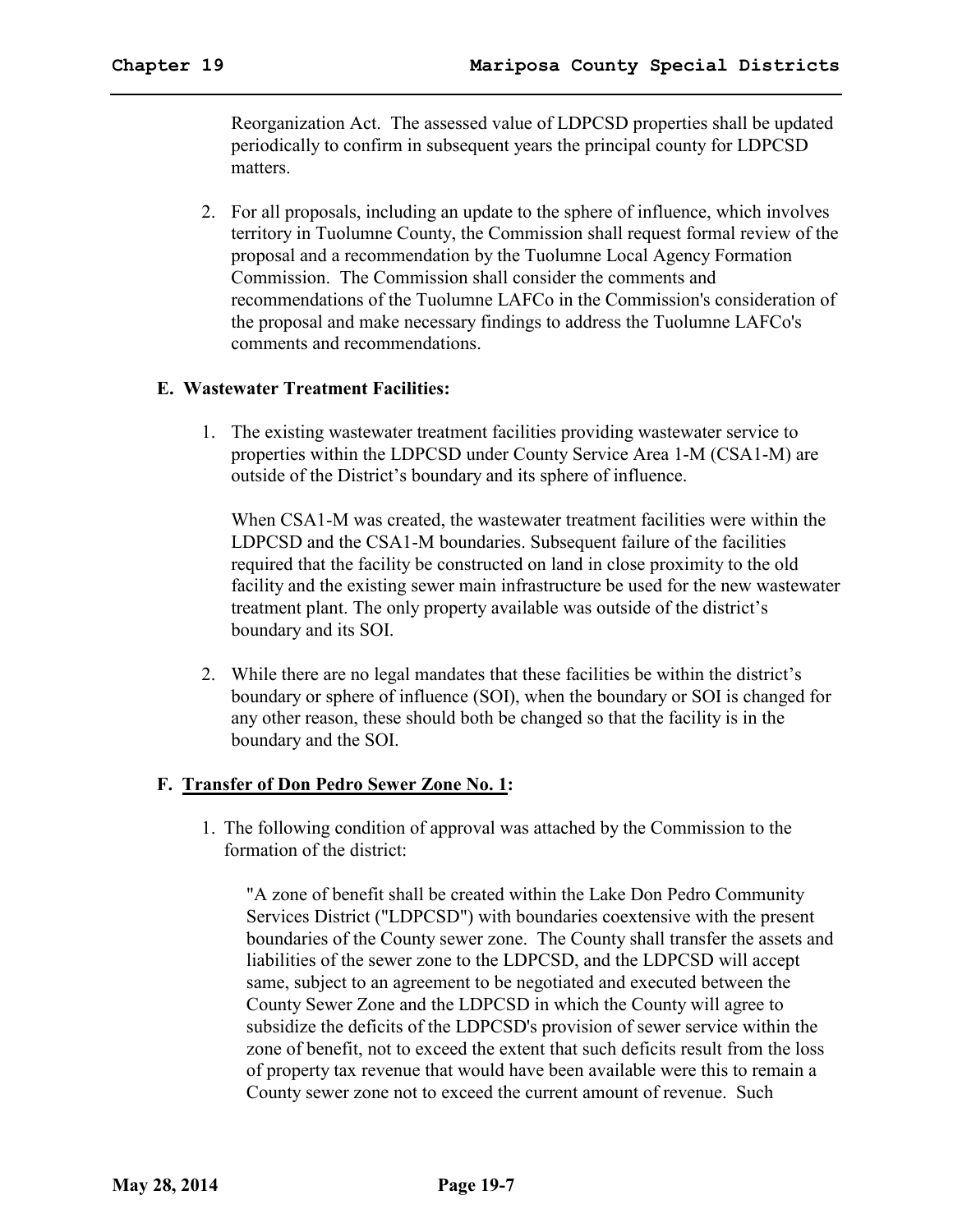agreement would further provide that the County's obligation to subsidize the providing of sewer service would be decreased pro rata by additional revenues generated by connection fees and service fees of users of the system. The County shall be relieved of all liability to subsidize the sewer system's operations at such time as the LDPCSD has either the legal ability to accept property tax revenues formerly received by the County Sewer Zone or the LDPCSD has the legal ability to impose sewer stand-by charges."

In 2007/2008, a new wastewater treatment plant was constructed in the service area. A municipal service review was prepared in 2008 that covered the wastewater service area.

To date, the sewer zone and its facilities and services have not been transferred to the Lake Don Pedro Community Services District in accordance with the established condition of approval.

2. It is the position of the Commission, but not the District, that the above condition is still applicable. The Board of Directors of the LDPCSD and the Mariposa County Board of Supervisors should meet and confer in good faith regarding the ownership and operation of the sewer zone. The terms of the condition may be amended by the Commission upon request from the LDPCSD Board of Directors and the Board of Supervisors.

## **19.060 Mariposa Public Utilities District**

- **A. Area and Sphere of Influence:** This independent district serves most properties in the Town of Mariposa TPA except for the Fairgrounds area and the area north of John C. Fremont Hospital. In addition to the existing district, the adopted sphere of influence includes the area north of the hospital. The district was formed in 1947, and the SOI was adopted in February of 1980.
- **B. Authorized Functions:** The district is authorized to provide all services for which a public utilities district is authorized to provide. These services are listed in Section 18.030(C). The district presently provides water, wastewater treatment, and fire protection services.

## **C. Policy:**

- 1. A municipal service review for the district was completed in 2008.
- 2. The current SOI boundary was established so that it was co-terminus with the Mariposa Town Planning Area boundary that was in place at that time. In 2006, the Mariposa County General Plan was updated, and the current General Plan proposes possible expansion of the Mariposa Town Planning Area boundary.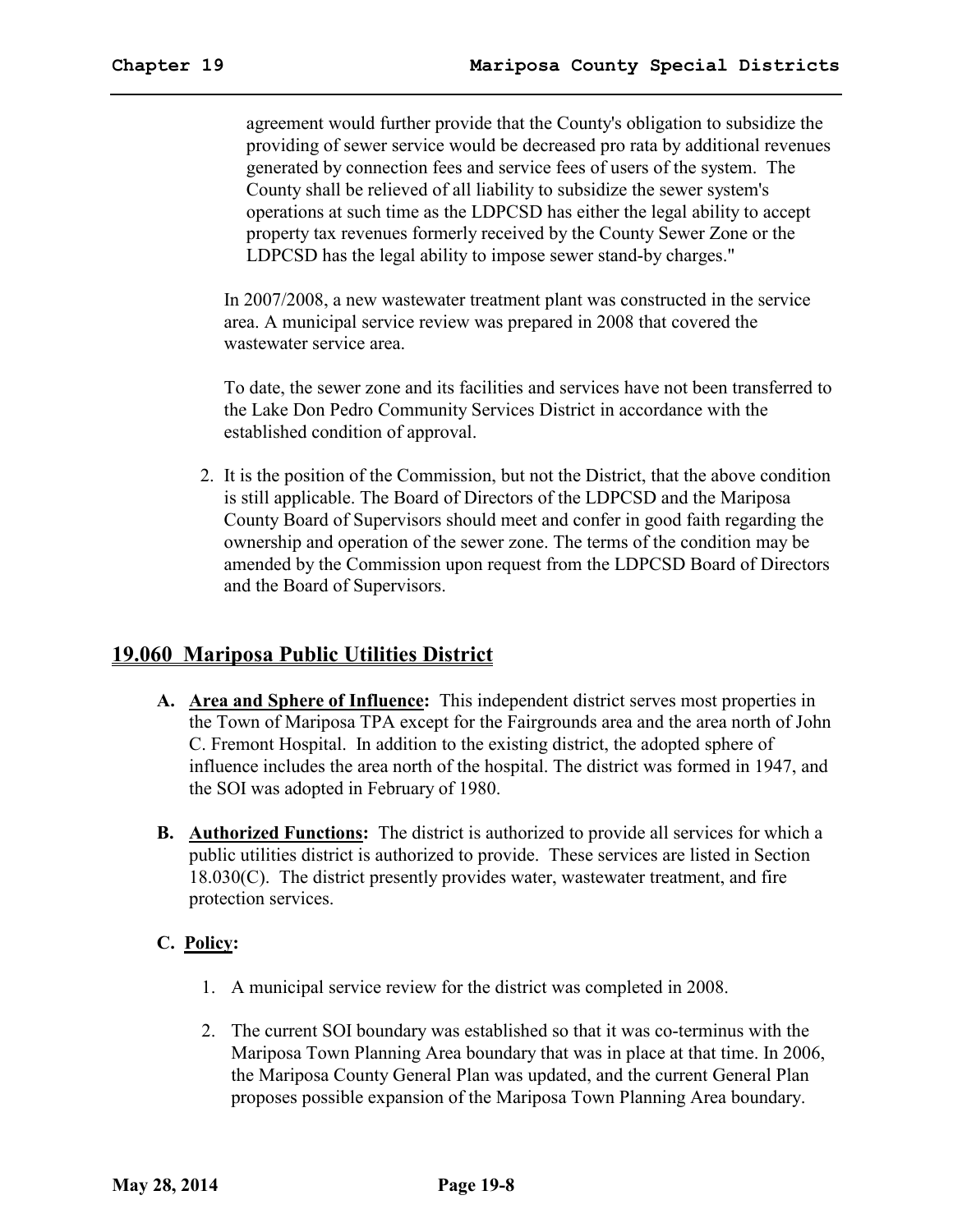While it may not be feasible for MPUD to provide services to all of the area within the proposed expanded Town boundaries, when the SOI is updated for MPUD, the proposed expansion of the Town Planning Area's boundaries should be analyzed.

3. Commission policy requires that a sphere of influence be updated every five (5) years, as necessary. The current MPUD sphere of influence was adopted in 1980, prior to expansion of the wastewater treatment system and the 1992 update to the Mariposa TPA Town Plan. The municipal service review noted that during the public review process, properties were identified that were outside of the Mariposa TPA that should be in its boundaries. If the TPA boundary is modified, the sphere of influence should also be changed.

 An update to the sphere of influence is vitally necessary for the orderly and logical growth of the district. An update to the sphere of influence should be undertaken as soon as possible, and the Commission should not approve annexations to the district until an updated sphere of influence is adopted by the Commission.

4. Dissolution of the Mariposa Lighting District and provision of its services by MPUD should be addressed and discussed in the sphere of influence update.

## **D. Infrastructure Improvements**:

- 1. The District has worked to reduce the amount of storm water infiltration into the sewer treatment plant, which has sufficient capacity to handle the full development of the current Mariposa Town Planning Area.
- 2. The Saxon Creek Water project was approved by the MPUD Board of Directors in 1991 and completed in 1997. Benefit assessments were applied in accordance with assessment district regulations.
- 3. The District has completed the construction and installation of a new water treatment plant that will correct out of range standards that were the result of water treatment processes. The new water treatment plant also increased capacity to handle the current Mariposa Town Planning Area based upon current treatment processes.

## **19.070 Yosemite Alpine Community Services District**

**A. Area and Sphere of Influence:** This independent district presently serves the Yosemite Alpine subdivision, a 48-lot residential subdivision in the Fish Camp Town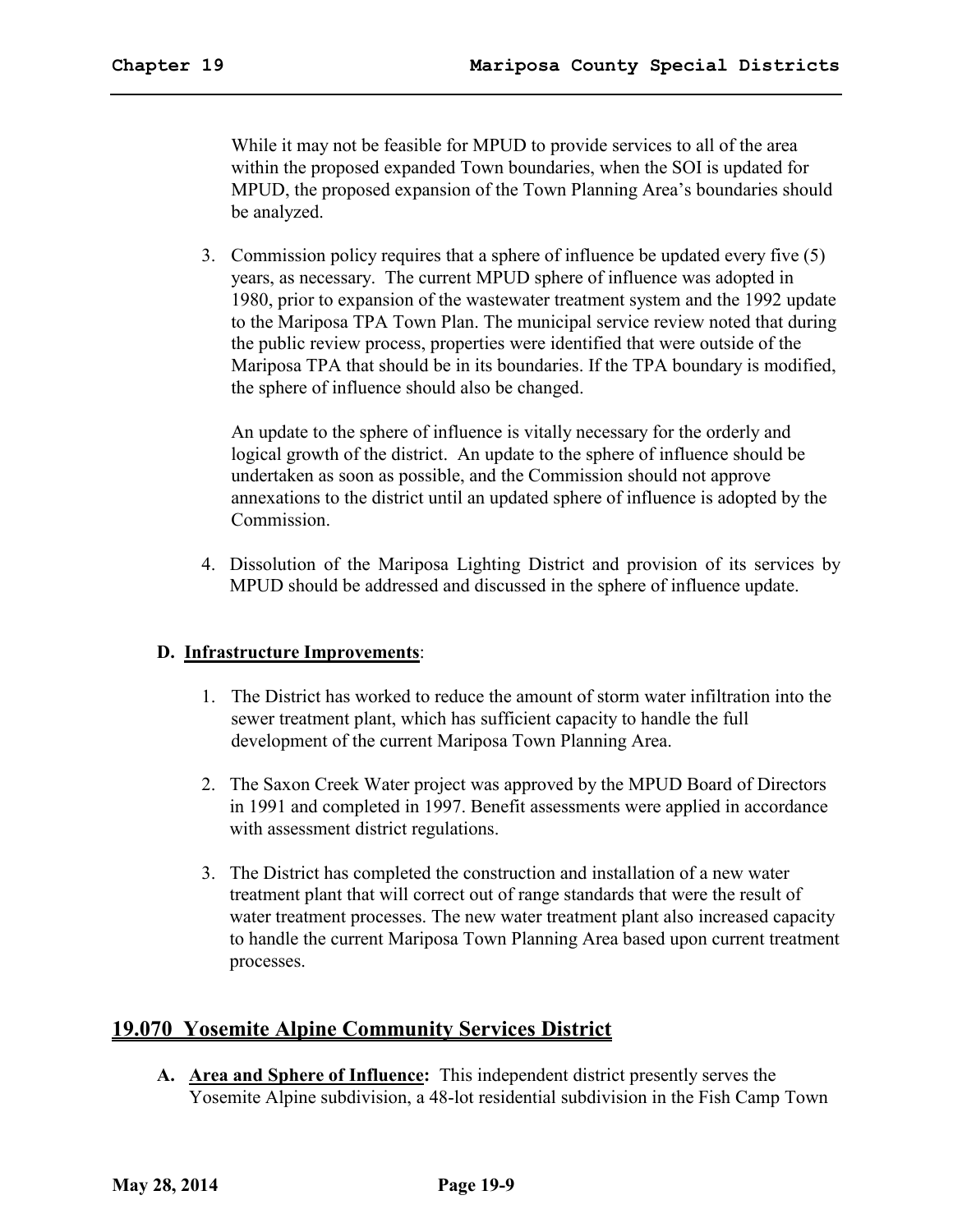Planning Area, and some adjacent area. The district was created in 1969. The sphere of influence was adopted in 1988 and includes all of the town planning area excluding the "Yosemite Mountain Ranch" properties which are under a land preserve and not subject to further development.

**B. Authorized Functions:** The district is authorized to provide all services for which a community services district is authorized to provide. Water service, road maintenance, and snow removal are presently provided by the district.

#### **C. Policy:**

- 1. State law mandates that a municipal service review must be prepared prior to, or concurrently with, any proposed changes to a district's sphere of influence. A municipal service review for water services was prepared for the Yosemite Alpine Community Services District in 2008.
- 2. In adopting the sphere of influence for the district in 1988, the Commission established LAFCo policy for the district and recommended future reorganization actions. These include, but are not limited to, the following:
	- (a) A feasibility study on consolidating existing private water systems and/or a study on the construction and operation of a community-wide wastewater treatment system should be required for a major annexation proposal.
	- (b) The formation of a new special district within the adopted sphere of influence is to be discouraged.
	- (c) When a community-wide wastewater treatment system is constructed, all property owners within the community should be required to connect to the system in a timely manner.
- 3. Commission policy requires a sphere of influence to be updated every five (5) years as necessary. While there are private water systems in the Fish Camp area, there are no other districts that could provide the water services provided by the YACSD. Therefore, until these circumstances change, a change to the SOI is not necessary.
- 4. The 1987 study concluded that annexation was not required of the private systems, but consolidation was encouraged. The study also established a policy to require any annexation to demonstrate that the annexation applicants, or the district, have adequate capacity to provide service for proper growth and services of the district.
- 5. The district also provides road maintenance and snow removal within the district's boundaries. These services appear to be appropriately provided and